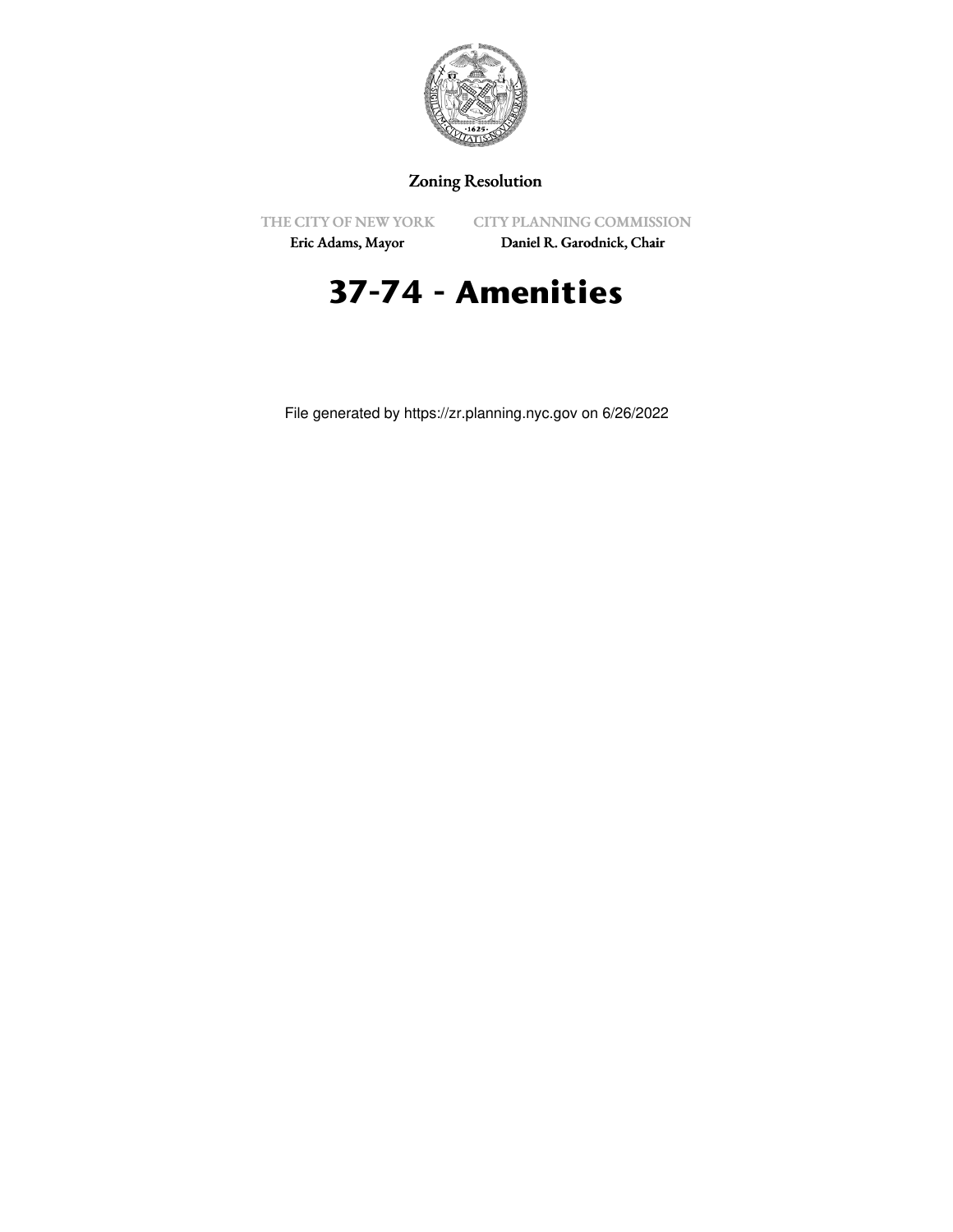#### **37-74 - Amenities**

LAST AMENDED 10/17/2007

All #public plazas# shall provide amenities, as listed in Sections 37-741 through 37-748, inclusive. All required amenities shall be considered permitted obstructions within the #public plaza#.

#### **37-741 - Seating**

LAST AMENDED 6/10/2009

Standards for seating within #public plazas# are intended to facilitate the provision of abundant, comfortable and accessible seating throughout the #public plaza#, including, more specifically, as follows:

- (a) to provide a broad variety of seating types and configurations;
- (b) to accommodate individual users engaged in solitary activities as well as groups engaged in social activities;
- (c) to provide a comfortable and safe seating surface by providing smooth, even and level surfaces with rounded edges;
- (d) to incorporate, to the maximum extent possible, a combination of fixed benches, moveable chairs, seating with backs, seat walls and ledges, and seating steps;
- (e) to provide ample opportunity for social seating as a basic seating type that consists of seats that are placed in close proximity and at angles to one another or in facing configurations that facilitate social interaction.

There shall be a minimum of one linear foot of seating for each 30 square feet of #public plaza# area.

A minimum of one linear foot of the required seating for every two linear feet of #street# frontage must be located within 15 feet of the #street line#. At least 50 percent of this seating shall have backs and at least 50 percent of the seats with backs shall face the #street#.

Seating requirements may be satisfied by the following seating types: moveable seating, fixed individual seats, fixed benches with and without backs, and design-feature seating such as seat walls, planter ledges, or seating steps. All #public plazas# shall provide at least two different types of seating. #Public plazas# greater than 5,000 square feet in area shall provide at least three different types of seating. #Public plazas# greater than 10,000 square feet in area must provide moveable seating as one of the required seating types.

Not more than 50 percent of the linear seating capacity may be in moveable seats that may be stored between the hours of sunset and sunrise, where the City Planning Commission has authorized a limitation on the hours of access pursuant to Section 37-727.

Devices or forms affixed or incorporated into planter ledges, steps, sills or other horizontal surfaces that would otherwise be suitable for seating that are intended to prevent or inhibit seating (such as spikes, metal bars, or pointed, excessively rough, or deliberately uncomfortable materials or forms) shall be prohibited.

Deterrents to skateboards, rollerblades and other wheeled devices are permitted on seating surfaces if they do not inhibit seating, maintain a minimum distance of five feet between deterrents, and are integrated into the seating surface at the time of manufacture or construction or should be constructed of materials that are consistent with the materials and finish quality of the seating surface.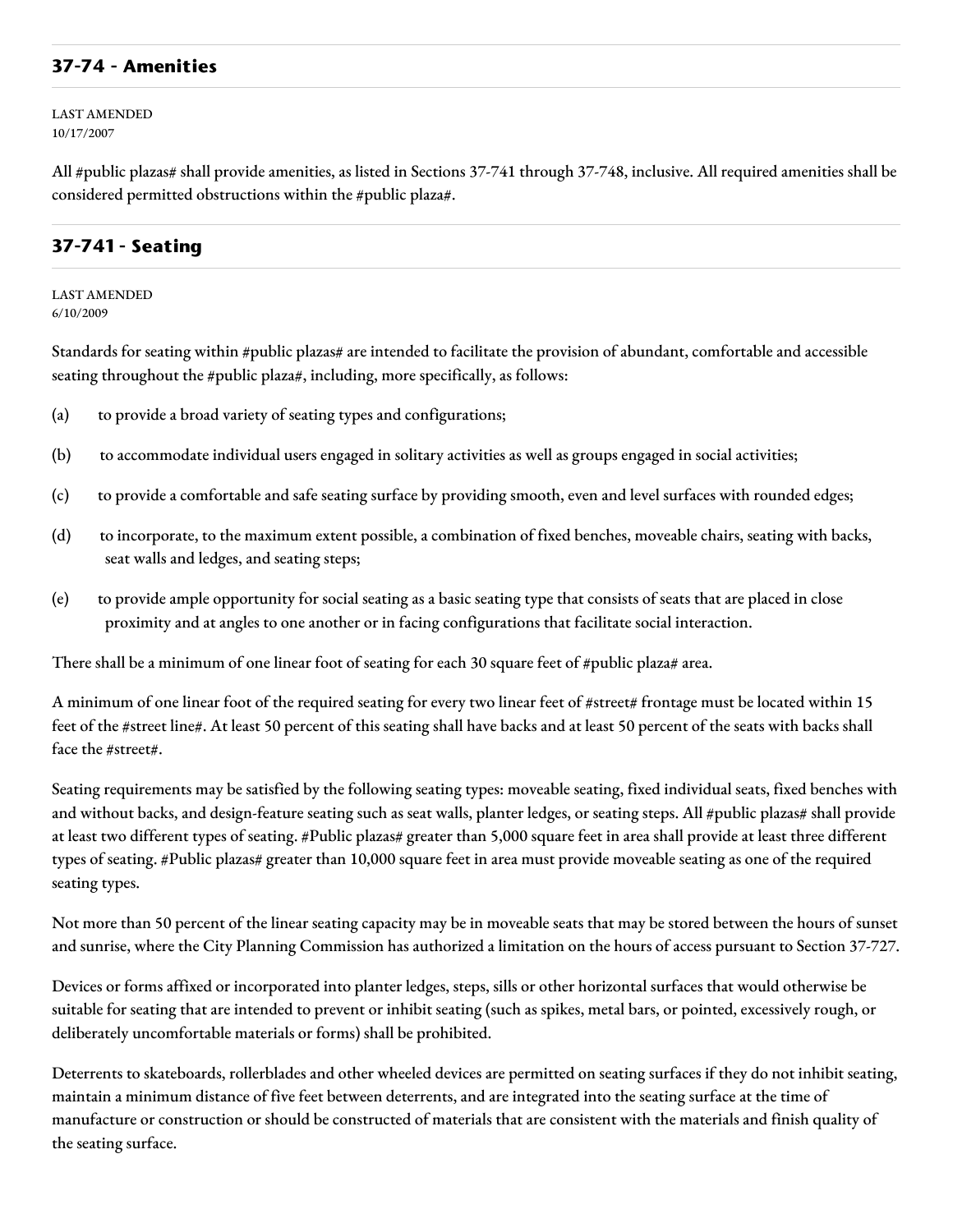The following standards shall be met for all required seating:

- (1) Seating shall have a minimum depth of 18 inches. Seating with 36 inches or more in depth may count towards two seats, provided there is access to both sides. When required seating is provided on a planter ledge, such ledge must have a minimum depth of 22 inches.
- (2) Seating shall have a height not less than 16 inches nor greater than 20 inches above the level of the adjacent walking surface. However, as described in paragraph (5) of this Section, seating steps may have a height not to exceed 30 inches and seating walls may have a height not to exceed 24 inches.
- (3) At least 50 percent of the linear feet of fixed seating shall have backs at least 14 inches high and a maximum seat depth of 20 inches. Walls located adjacent to a seating surface shall not count as seat backs. All seat backs must either be contoured in form for comfort or shall be reclined from vertical between 10 to 15 degrees.
- (4) Moveable seating or chairs, excluding seating for open air cafes, may be credited as 24 inches of linear seating per chair. Moveable seating provided as a required amenity shall be provided in the amount of one chair per 200 square feet of #public plaza# area. One table shall be provided for every four such moveable chairs.

All moveable seats must have backs and a maximum seat depth of 20 inches. Moveable chairs shall not be chained, fixed or otherwise secured while the #public plaza# is open to the public; moveable chairs, however, may be removed during the nighttime hours of 9:00 p.m. to 7:00 a.m.

- (5) Seating steps and seating walls may be used for required seating if such seating does not, in aggregate, represent more than 15 percent of the linear feet of required seating in the #public plaza#. Seating steps shall not include any steps intended for circulation and must have a height not less than six inches nor greater than 30 inches and a depth not less than 18 inches. Seating walls shall have a height not greater than 18 inches; such seating walls, however, may have a height not to exceed 24 inches if they are located within 10 feet of an edge of the #public plaza#.
- (6) Seating in open air cafes shall not count towards meeting the seating requirement of this Section.
- (7) Seats that face walls must be a minimum of six feet from such wall.

### **37-742 - Planting and trees**

LAST AMENDED 6/10/2009

The provisions of this Section are intended to facilitate a combination of landscaping elements in order to provide comfort, shade and textural variety.

At least 20 percent of the area of a #public plaza# shall be comprised of planting beds with a minimum dimension of two feet, exclusive of any bounding walls.

All #public plazas# shall provide a minimum of four trees. For a #public plaza# greater than 6,000 square feet in area, an additional four caliper inches in additional trees or multi-stemmed equivalents must be provided for each additional 1,000 square feet of #public plaza# area, rounded to the nearest 1,000 square feet.

For all #public plazas#, at least 50 percent of required trees shall be planted flush-to-grade or planted at grade within planting beds with no raised curbs or railings. Trees planted flush-to-grade shall be surrounded by a porous surface (such as grating or open-joint paving) that allows water to penetrate into the soil for a minimum radius of 2 feet, 6 inches. Such porous surface shall be of sufficient strength and density to accommodate pedestrian circulation, including all requirements related to accessibility for the disabled, and shall be of a design that allows for tree growth. Installed fixtures such as lighting stanchions, electrical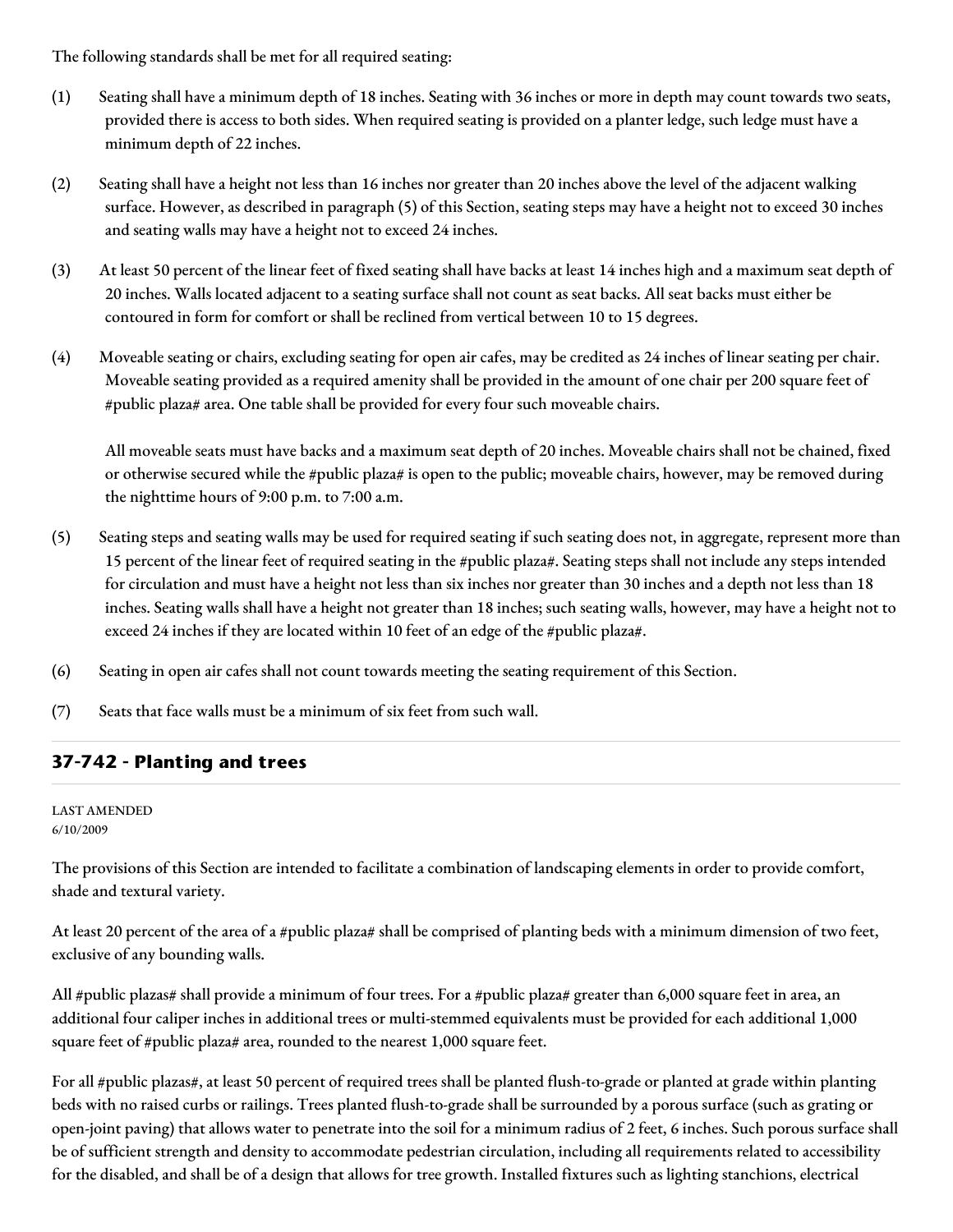outlets or conduits shall not be located within the required porous area of any tree planted flush-to-grade.

Where trees are planted within a #public plaza#, they shall measure at least four inches in caliper at the time of planting, unless alternative, multi-stemmed equivalents are specified in the approved planting plans. Each tree shall be planted in at least 200 cubic feet of soil with a depth of soil of at least 3 feet, 6 inches.

Planting beds shall have a soil depth of at least 18 inches for grass or other ground cover, three feet for shrubs and 3 feet, 6 inches for trees. No planters or planting beds shall have bounding walls that exceed 18 inches in height above an adjacent walking surface or the highest adjacent surface where the bounding wall adjoins two or more walking surfaces with different elevations. Any planting bed containing required trees shall have a continuous area of at least 75 square feet for each tree exclusive of bounding walls. Furthermore, each tree located within a planting bed shall be surrounded by a continuous permeable surface measuring at least five feet square. Any lawns or turf grass planting beds shall not exceed six inches above any adjacent walking surfaces.

All planted areas shall either be automatically irrigated or shall consist of species that do not require regular watering.

All planted areas located above subsurface structures such as #cellars# or garages shall have drainage systems to prevent collection and pooling of water within planted areas.

#Street# trees are required to be planted in the public sidewalk area adjacent to a #zoning lot# that contains bonus #floor area# for #public plazas# in accordance with Section 26-41 (Street Tree Planting). The length of frontage of the #zoning lot# for the purpose of computing required #street# trees may be reduced by 50 feet for each #street# intersection fronted by the #zoning lot#. If the Department of Parks and Recreation determines that the tree planting requirements of this paragraph are infeasible, the number of required #street# trees that cannot be planted shall be planted in accordance with the off-site tree provisions set forth in Section 26-41 or within the #public plaza#.

# **37-743 - Lighting and electrical power**

LAST AMENDED 2/2/2011

#Public plazas# shall be illuminated to provide for safe use and enjoyment of all areas of the #public plaza#. Special attention should be provided in lighting steps and other changes in elevation and areas under tree canopies and permitted canopies within the #public plaza#.

#Public plazas# shall be illuminated with a minimum level of illumination of not less than two horizontal foot candles (lumens per foot) throughout all walkable and sitting areas, including sidewalks directly adjacent to the #public plaza#, and a minimum level of illumination of not less than 0.5 horizontal foot candles (lumens per foot) throughout all other areas. All lighting sources used to satisfy this illumination requirement shall be located outdoors on the subject #zoning lot#. Such level of illumination shall be maintained from one hour before sunset to one hour after sunrise, including #public plazas# that are authorized to close at night. A lighting schedule, including fixtures, wattage and their locations and designs together with a diagram of light level distribution, with light levels indicated at intervals of no more than every 20 square feet, shall be part of the required detailed design plans. Electrical power shall be supplied by one or more outlets furnishing a total of at least 1,200 watts of power for every 4,000 square feet, or fraction thereof, of the area of a #public plaza#.

All lighting sources that illuminate the #public plaza# and are mounted on or located within #buildings# adjacent to the #public plaza# shall be shielded from direct view. In addition, all lighting within the #public plaza# area shall be shielded to minimize any adverse effect on surrounding #residences#.

# **37-744 - Litter receptacles**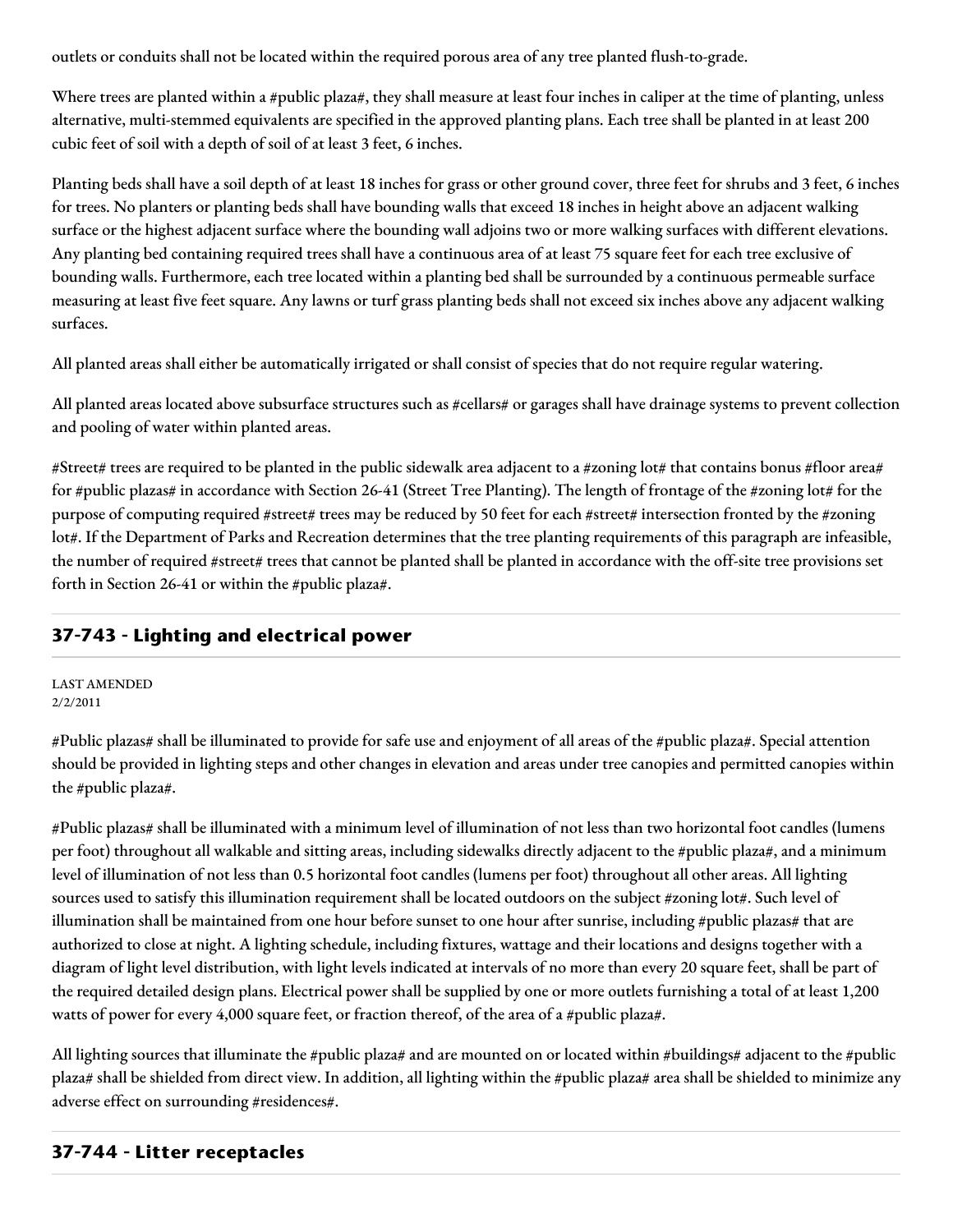LAST AMENDED 10/17/2007

One litter receptacle shall be provided for every 1,500 square feet of #public plaza# area, up to a maximum of 6,000 square feet. Plazas greater than 6,000 square feet in area must provide an additional litter receptacle for every additional 2,000 square feet of #public plaza# area. #Public plazas# that contain open air cafes or kiosks providing food service shall provide one additional litter receptacle for each 1,500 square feet of #public plaza# area occupied by such outdoor eating area. All litter receptacles must have a volume capacity of at least 25 gallons and shall be located in visible and convenient locations. All top or side openings must have a minimum dimension of 12 inches. Litter receptacles shall be provided within 50 feet of required seating areas in the #public plaza#.

## **37-745 - Bicycle parking**

LAST AMENDED 10/17/2007

All #public plazas# shall provide parking for at least two bicycles. #Public plazas# greater than 10,000 square feet in size must provide parking for at least four bicycles. Bike racks must be provided on the sidewalk directly adjacent to the #public plaza# in accordance with Department of Transportation standards, unless the Department of Transportation has determined that the sidewalk area adjacent to the #public plaza# cannot accommodate the required bicycle parking.

#### **37-746 - Drinking fountains**

LAST AMENDED 10/17/2007

A minimum of one drinking fountain shall be provided in all #public plazas#.

### **37-747 - Public space signage**

LAST AMENDED 10/17/2007

Entry and information plaques shall be provided, as described in Section 37-751 (Public space signage systems).

#### **37-748 - Additional amenities**

LAST AMENDED 10/17/2007

#Public plazas# between 5,000 and 10,000 square feet in area must provide one of the following additional amenities and #public plazas# greater than 10,000 square feet in area must provide at least three of the following additional amenities. All additional amenities shall be considered permitted obstructions within the #public plaza#.

(a) Artwork

Artwork that is provided as an additional amenity must integrate with the design of the #public plaza#. Artwork shall not interfere with public access, circulation or visual openness within the #public plaza# or between the #public plaza# and adjoining public areas. Artwork may not incorporate addresses, text or logos related to the adjacent #building# or tenants of such #building#;